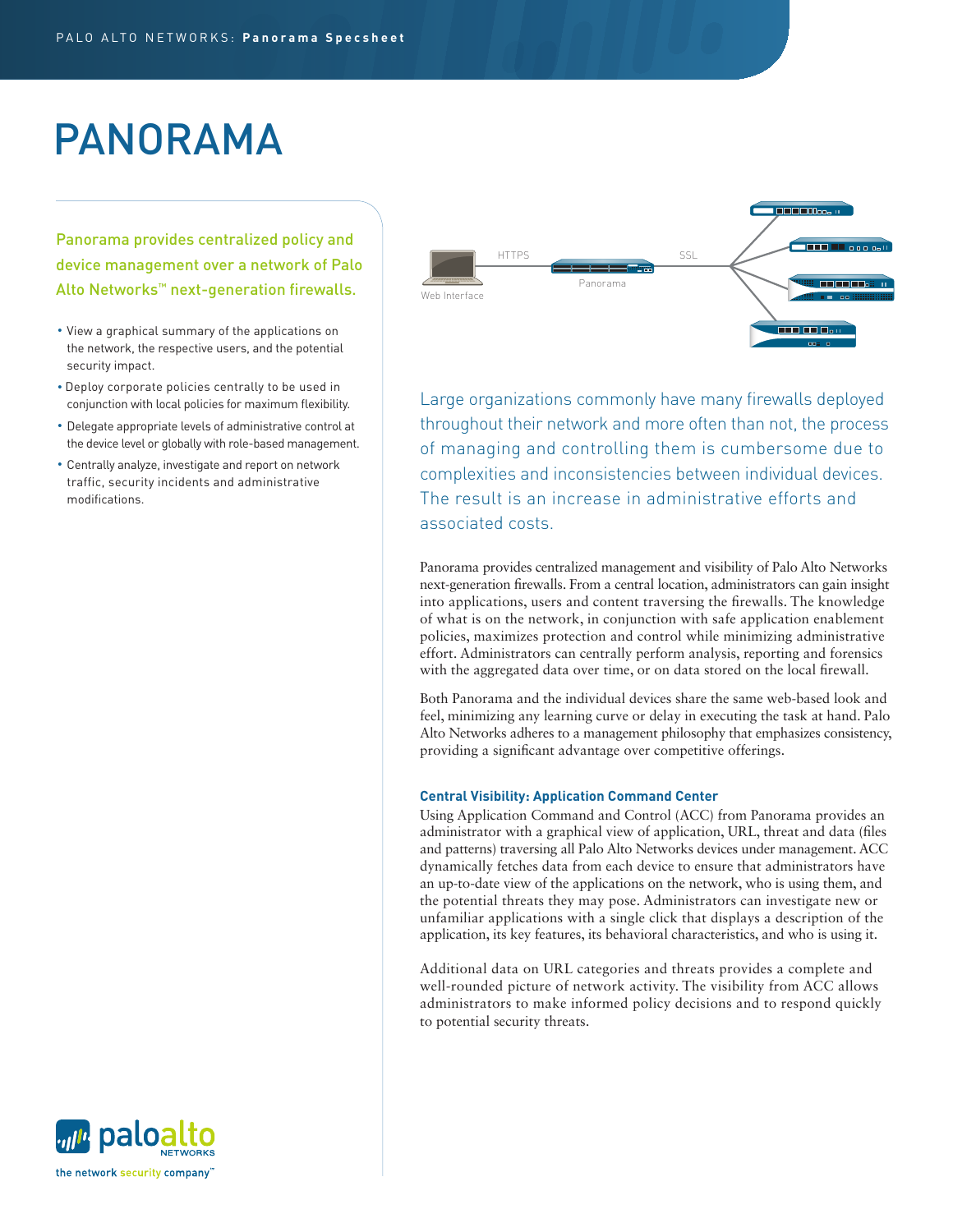

**Application Command Center** provides global and local views of application traffic, complete with drill-down to learn more about current activity.

### **Global Policy Control: Safely Enabling Applications**

Safely enabling applications means allowing access to specific applications with specific threat prevention and file, data, or URL filtering policies applied. Panorama facilitates safe application enablement across the entire network of firewalls by allowing administrators to manage rules from a central location.

Panorama-based shared policies help ensure compliance with internal or regulatory requirements while local device rules maintain both security and flexibility. Combining centralized and local administrative control over policies and objects can help strike a balance between consistent security at the global level and flexibility at the local level.

Administrators can deploy policies that safely enable applications or application functions based on users via directory services integration while application-specific threat prevention protects the contents and the network. The ability to set a single policy that safely enables applications based on user—not IP addresses—allows organizations to dramatically reduce the number of policies required. An added benefit of directory services integration is a dramatic reduction in administrative overhead associated with employee adds, moves and changes that may occur on a day-to-day basis – security policies remain stable while the employees are moved from one group to another.

#### **Traffic Monitoring: Analysis, Reporting and Forensics**

Panorama utilizes the same set of powerful monitoring and reporting tools available at the local device management level and adds visibility by providing an aggregate view of activities. As administrators perform log queries and generate reports, Panorama dynamically pulls the most current data directly from firewalls under management or from logs forwarded to Panorama. Access to the latest information across all devices allows administrators to address security incidents as well as take a proactive position to protect corporate assets.

- **Log Viewer:** For either an individual device, or all devices, Panorama administrators can quickly view log activities using dynamic log filtering by clicking on a cell value and/or using the expression builder to define the sort criteria. Results can be saved for future queries or exported for further analysis.
- **Custom Reporting:** Predefined reports can be used as-is, customized, or grouped together as one report in order to suit specific requirements.
- **User Activity Reports:** From Panorama, a user activity report shows the applications used, URL categories visited, web sites visited, and all URLs visited over a specified period of time for individual users. Panorama builds the reports using an aggregate view of user's activity, no matter which firewall they are protected by, or which IP or device they may be using.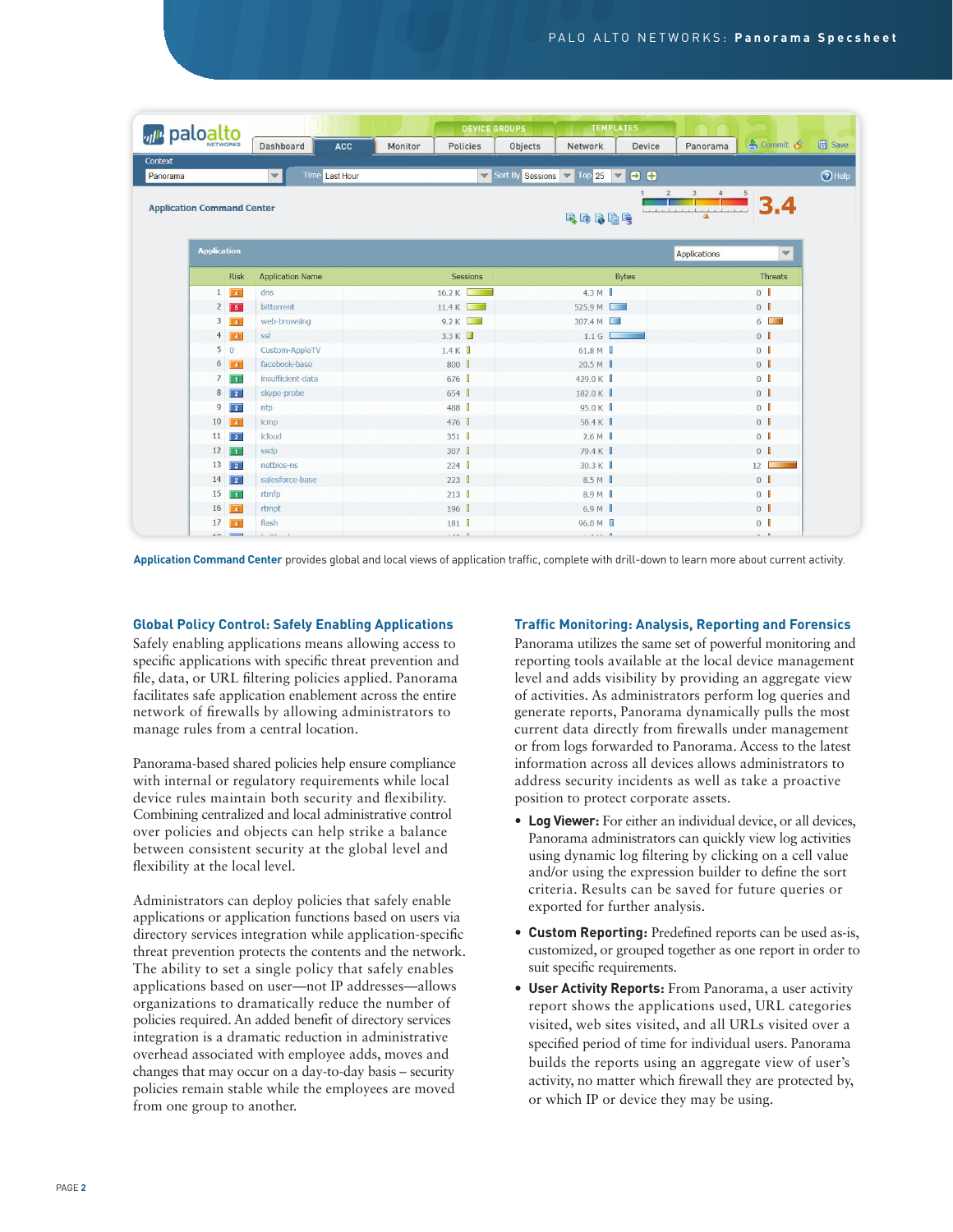#### **Panorama Management Architecture**

Panorama enables organizations to manage their Palo Alto Networks firewalls using a model that provides both central oversight and local control. Panorama provides a number of tools for centralized administration:

- **• Templates:** Panorama manages common device and network configuration through templates. Templates can be used to manage configuration centrally and then push the changes to all managed firewalls. This approach avoids making the same individual firewall change repeatedly across many devices. One example of such use is to push common DNS and NTP server settings across hundreds of firewalls, rather than performing the same change on a device by device basis.
- **• Device Groups:** Panorama manages common policy and objects through device groups. Device groups are used to centrally manage the rulebases of many devices with common requirements. Examples of ways to group devices in device groups may be geographically (e.g., Europe and North America) or functionally (e.g., perimeter or datacenter) oriented. Within device groups, virtual systems are treated as individual devices, at the same level as physical firewalls. This allows common rulebase sharing across different virtual systems on a device.

Organizations can use shared policies for central control while still providing the firewall administrator with the autonomy to make specific adjustments for local requirements. At the device group level, administrators can create shared policies that are defined as the first set of rules (pre-rules) and the last set of rules (post-rules) to be evaluated against match criteria. Pre- and post-rules can be viewed on a managed firewall, but can only be edited from Panorama within the context of the administrative roles that have been defined. Local device rules (those between pre- and post-rules), can be edited by either the local administrator, or by a Panorama administrator who has switched to a local firewall context. In addition, an organization can use shared objects defined by a Panorama administrator, which can be referenced by locally managed device rules.

- **• Role-based Administration:** Organizations can use role-based administration to delegate feature level administrative access (enabled, read-only, or disabled and hidden from view) to different staff members. Specific administrators can be given appropriate access to the tasks that are pertinent to their job while making other access either hidden or read-only. An example of how this type of access control could be used is to define different roles for personnel responsible for different tasks across the enterprise, such as the security admins versus network admins. All changes made by an administrator are logged, showing the time of occurrence, the administrator, the management interface used (Web UI, CLI, Panorama), the command or action taken.
- **• Software, Content and License Update Management:** As a deployment grows in size, many organizations want to make sure that updates are sent to downstream boxes in an organized manner. For instance, security teams may prefer to centrally qualify a software update before it's delivered via Panorama to all production firewalls at once. Using Panorama, the update process can be centrally managed for software updates, content (application updates, antivirus signatures, threat signatures, URL filtering database, etc) and licenses.

Using templates, device groups, role-based administration, and update management, organizations can delegate appropriate access to all management functions; visualization tools, policy creation, reporting and logging at both a global level as well as a local level.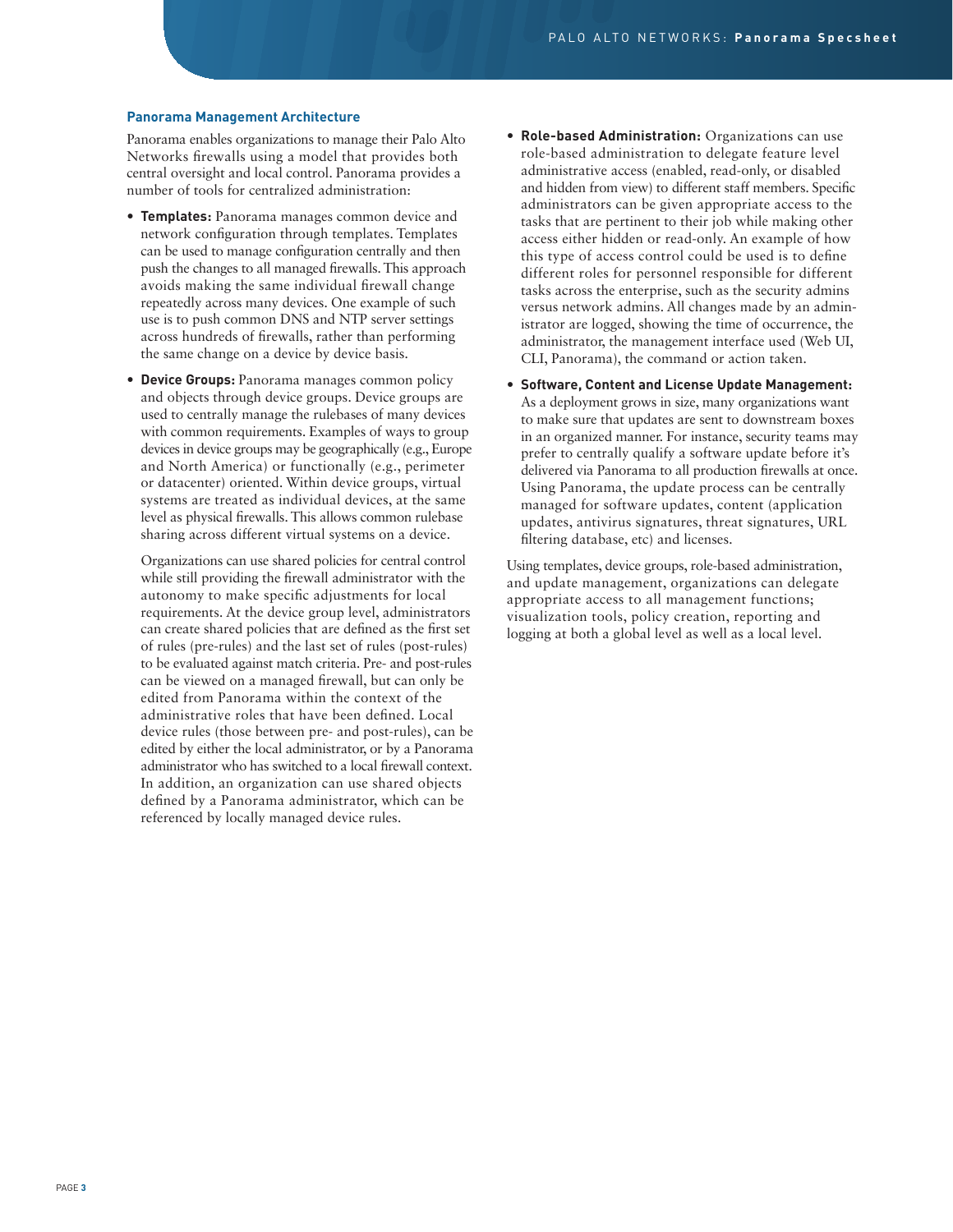

#### **Deployment Flexibility**

Organizations can deploy Panorama either as a hardware appliance or as a virtual appliance.

#### **Hardware Appliance**

Organizations which prefer to deploy Panorama on high performance dedicated hardware, or would like to separate the Panorama management and logging functions for large volumes of log data, can use the M-100 hardware appliance to meet their needs. Panorama running on the M-100 can be deployed in the following ways:

- **Centralized:** In this scenario, all Panorama management and logging functions are consolidated into a single device (with the option for high availability).
- **• Distributed:** An organization may prefer to separate the management and logging functions across multiple devices. Under this configuration, the functions are split between managers and log collectors.
	- **• Panorama Manager:** The Panorama manager is responsible for handling the tasks associated with policy and device configuration across all managed devices. The manager does not store log data locally, but rather uses separate log collectors for handling log data. The manager analyzes the data stored in the log collectors for centralized reporting.
	- **• Panorama Log Collector:** Organizations with high logging volume and retention requirements can deploy dedicated Panorama log collector devices that will aggregate log information from multiple managed firewalls.

The separation of management and log collection enables organizations to optimize their deployment in order to meet scalability, organizational or geographical requirements.

#### **Virtual Appliance**

Panorama can be deployed as a virtual appliance on VMware ESX(i), allowing organizations to support their virtualization initiatives and consolidate the rack space which is sometimes limited or costly in a data center. The virtual appliance can be deployed in two ways:

- **Centralized:** All Panorama management and logging are consolidated into a single virtual appliance (with the option for high availability).
- **• Distributed:** Panorama distributed log collection supports a mix of the hardware and virtual appliance.
	- **Panorama Manager:** The virtual appliance can serve as a Panorama manager, and is responsible for handling the tasks associated with policy and device configuration across all managed devices.
	- **Panorama Log Collector:** Panorama log collectors are responsible for offloading intensive log collection and processing tasks, and may be deployed using the M-100. The virtual appliance may not be used as a Panorama log collector.

Providing the choice of either a hardware or virtualized platform, as well as the choice to combine or separate the Panorama functions, provides organizations with the maximum flexibility for managing multiple Palo Alto Networks firewalls in a distributed network environment.